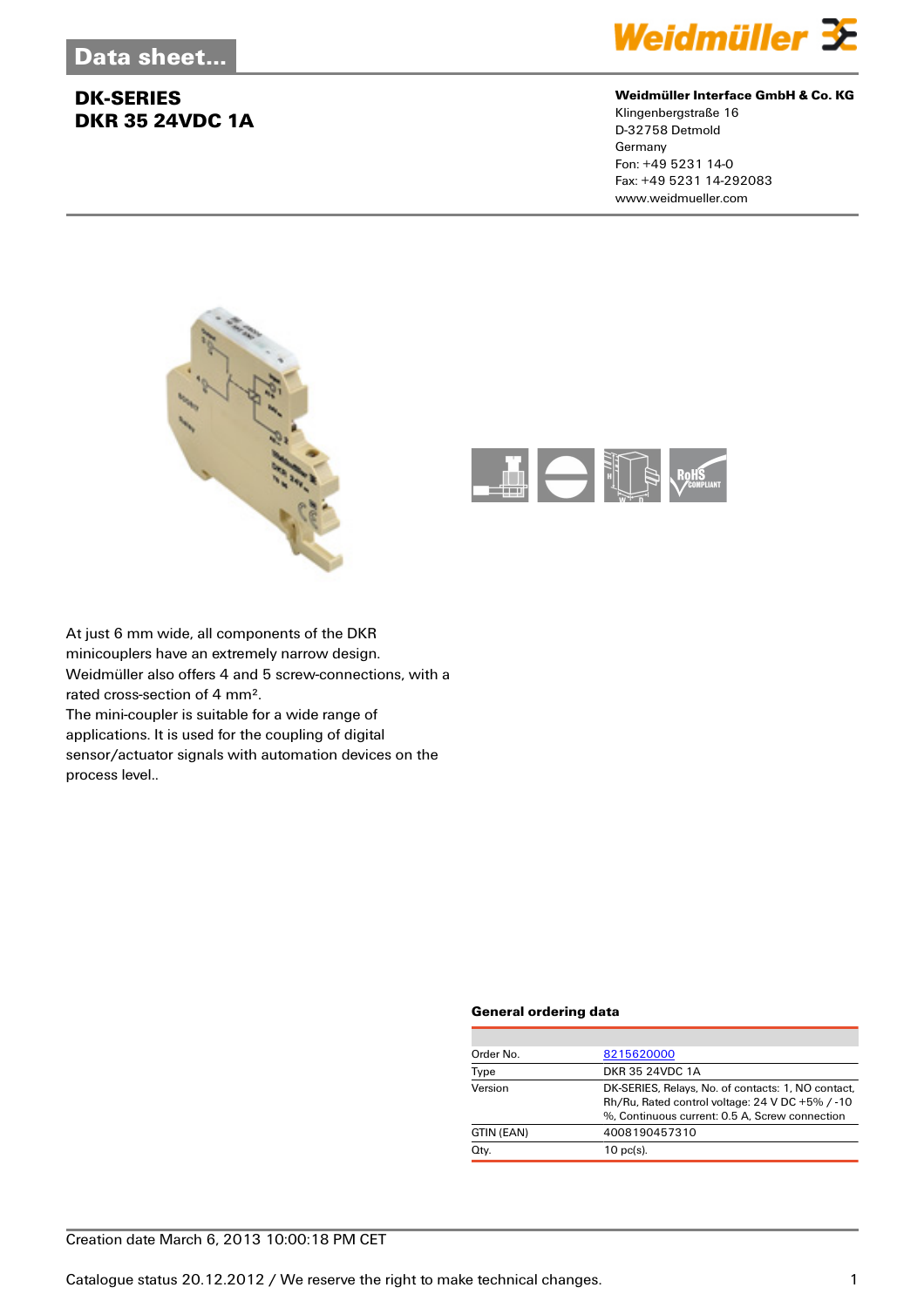# **Technical data**

**Ratings**



#### **Weidmüller Interface GmbH & Co. KG**

Klingenbergstraße 16 D-32758 Detmold Germany Fon: +49 5231 14-0 Fax: +49 5231 14-292083

| Conductor connection system                              |                             | Humidity                                                   | 40 °C / 93 % rel. humidity,      |
|----------------------------------------------------------|-----------------------------|------------------------------------------------------------|----------------------------------|
|                                                          | Screw connection            |                                                            | no condensation                  |
| Open sides                                               | right                       | Ambient temperature                                        | -25 °C+40 °C                     |
| <b>Dimensions and weights</b>                            |                             |                                                            |                                  |
|                                                          |                             |                                                            |                                  |
| Width                                                    | 6 mm                        | Height                                                     | 65 mm                            |
| Depth                                                    | 56 mm                       | Net weight                                                 | 17.2 g                           |
| <b>Temperatures</b>                                      |                             |                                                            |                                  |
| Operating temperature                                    | $-25 °C+40 °C$              | Ambient temperature                                        | -25 °C+40 °C                     |
| Storage temperature                                      | $-40 °C + 60 °C$            |                                                            |                                  |
| <b>Connection data</b>                                   |                             |                                                            |                                  |
|                                                          |                             |                                                            |                                  |
| Clamping range, rated connection                         | $4 \, \text{mm}^2$          | Clamping range, rated connection, min. 0.5 mm <sup>2</sup> |                                  |
| Clamping range, rated connection, max. 4 mm <sup>2</sup> |                             |                                                            |                                  |
| Input                                                    |                             |                                                            |                                  |
|                                                          |                             |                                                            |                                  |
| Rated control voltage                                    | 24 V DC +5% / -10 %         | <b>Rated current DC</b>                                    | $9.3 \text{ mA}$                 |
| Power rating                                             | 225 mW                      | Pull-in (sparkover) / drop-out voltage DC<br>coil          | 11 V                             |
| Pull-in / drop-out current, DC coil                      | 3.75 mA                     | Status indicator                                           | Green LED                        |
| <b>Output</b>                                            |                             |                                                            |                                  |
|                                                          |                             |                                                            |                                  |
| Max. switching voltage, AC                               | 100 V                       | Continuous current                                         | 0.5A                             |
| making current                                           | 500 mA                      | Max. switching power                                       | 10 W / 10 VA                     |
| Switch-on delay                                          | typically 0.72.5 ms         | Switch-off delay                                           | typical. 0.22.0 ms               |
| Response time                                            | typ. 0.72.5 ms / 0.22<br>ms | Min. switching power                                       | 1 V / 1 mA                       |
| Max. switching frequency at rated load                   | 25 Hz                       |                                                            |                                  |
| <b>Contact specifications</b>                            |                             |                                                            |                                  |
|                                                          |                             |                                                            |                                  |
| No. of contacts                                          | 1                           | Contact design                                             | NO contact                       |
| Contact material                                         | Rh/Ru                       | Mechanical service life                                    | 10 <sup>9</sup> switching cycles |
| Insulation coordination                                  |                             |                                                            |                                  |
| Rated voltage                                            |                             | Clearance and creepage distances for                       |                                  |
|                                                          | 150V                        | control side - load side                                   | $\geq 3 \text{ mm}$              |
| Dielectric strength to mounting rail                     | 4 kV <sub>eff</sub>         | Impulse withstand voltage                                  | 1.5 kV                           |
| Protection degree                                        | <b>IP 20</b>                | Pollution severity                                         | $\overline{2}$                   |
| Surge voltage category                                   | III                         |                                                            |                                  |
| <b>Other technical data</b>                              |                             |                                                            |                                  |
|                                                          |                             |                                                            |                                  |
| Version                                                  | Relay coupler               | Status indicator                                           | Green LED                        |
| Free-wheel diode                                         | Yes                         | Reverse polarity protection                                | Available                        |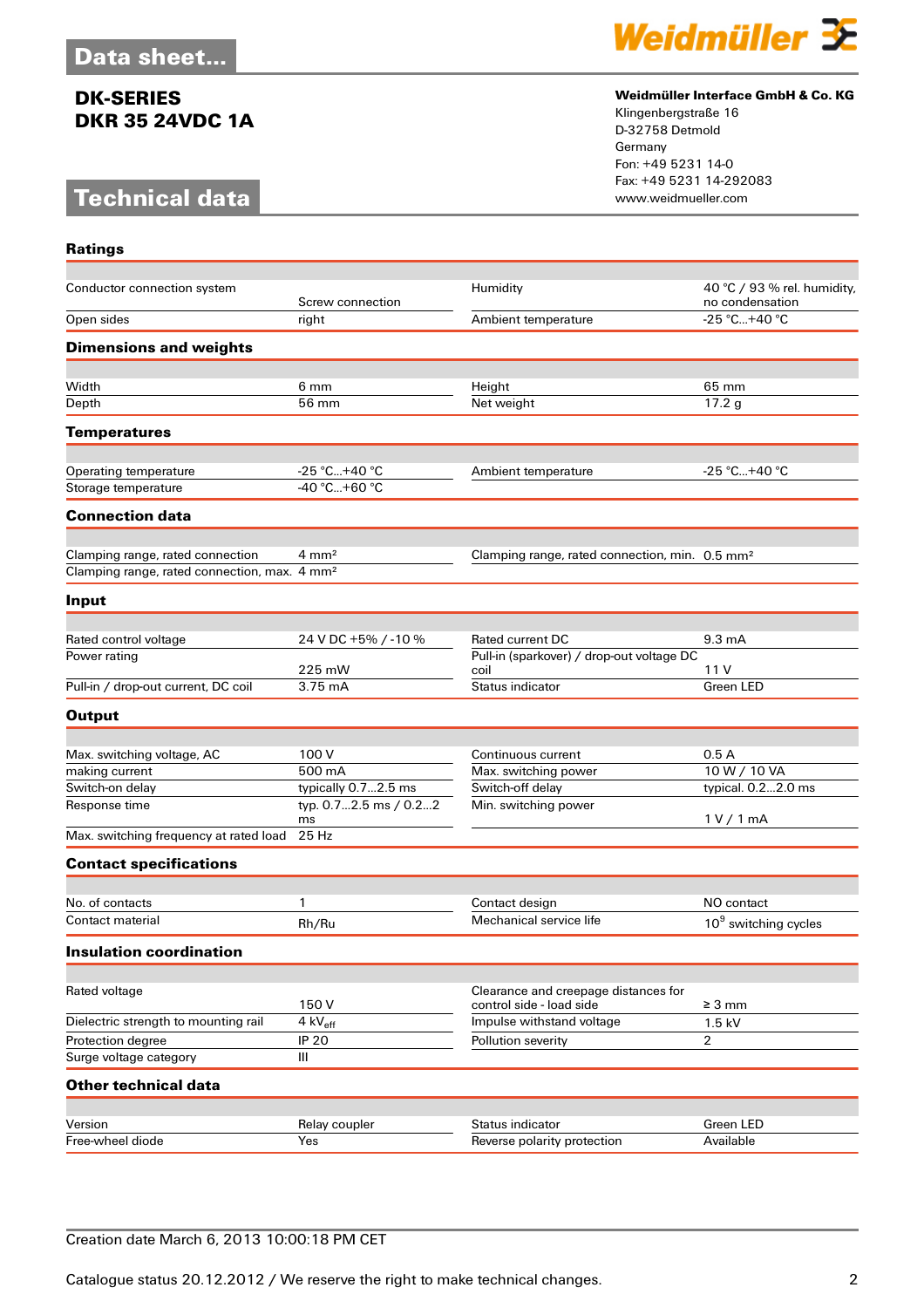# **Technical data**

**Further details of approvals / standards**



### **Weidmüller Interface GmbH & Co. KG**

Klingenbergstraße 16 D-32758 Detmold Germany Fon: +49 5231 14-0 Fax: +49 5231 14-292083

| Standards                        | <b>DIN EN 50178</b> |                 |             |  |  |
|----------------------------------|---------------------|-----------------|-------------|--|--|
| <b>Classifications</b>           |                     |                 |             |  |  |
|                                  |                     |                 |             |  |  |
| <b>ETIM 2.0</b>                  | EC001437            | <b>ETIM 3.0</b> | EC001437    |  |  |
| <b>UNSPSC</b>                    | 30-21-19-17         | eClass 4.1      | 40-02-06-14 |  |  |
| eClass 5.1                       | 27-37-16-01         | eClass 6.0      | 27-37-16-01 |  |  |
| eClass 7.0                       | 27-37-16-01         |                 |             |  |  |
| <b>Approvals</b>                 |                     |                 |             |  |  |
| Approvals                        |                     |                 |             |  |  |
|                                  | ( F                 |                 |             |  |  |
|                                  |                     |                 |             |  |  |
|                                  |                     |                 |             |  |  |
| <b>Downloads</b>                 |                     |                 |             |  |  |
|                                  |                     |                 |             |  |  |
| <b>Declaration of Conformity</b> | K069 02 11.pdf      |                 |             |  |  |
|                                  |                     |                 |             |  |  |